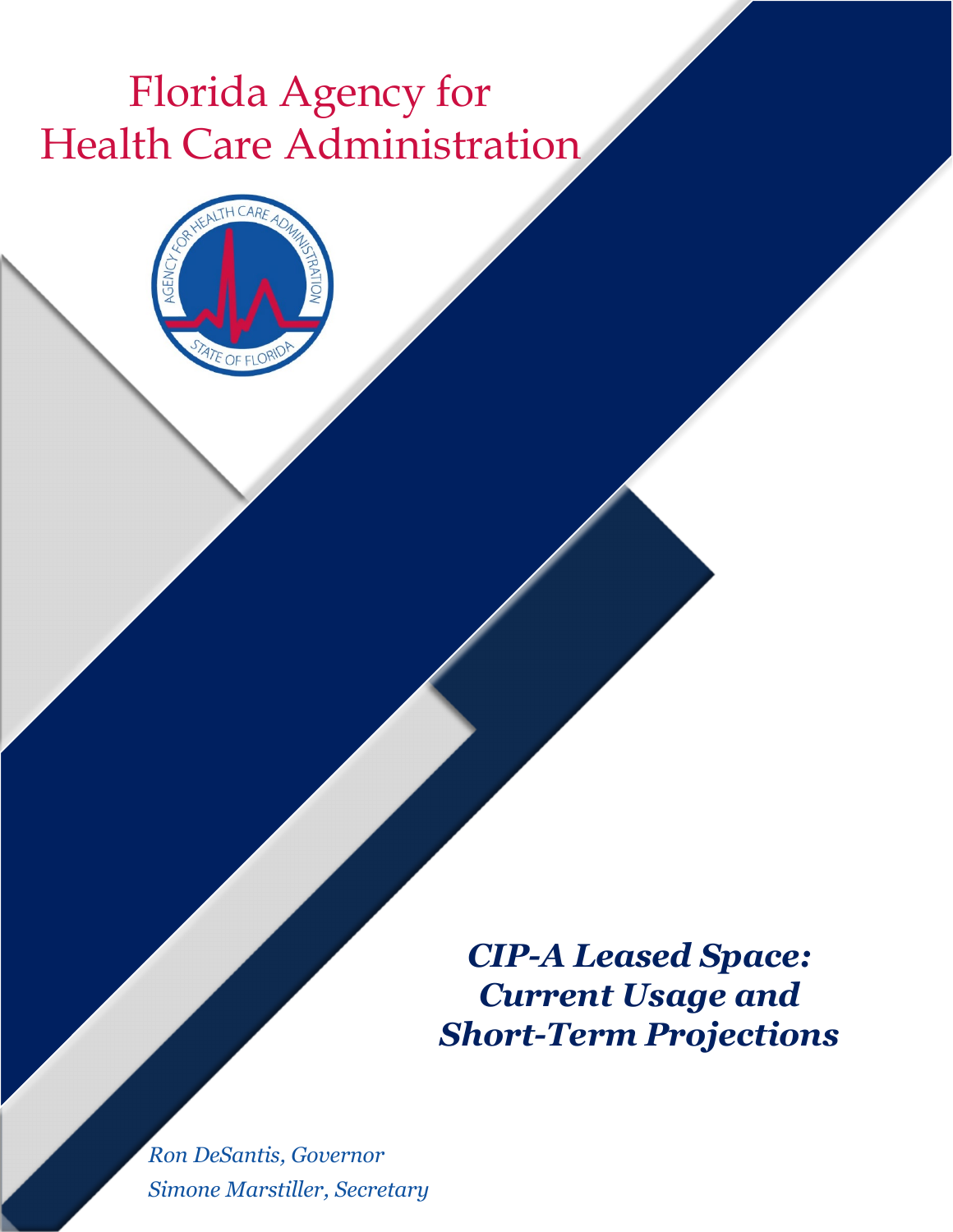|                                                                                        | LRPP NARRATIVE PAGES DESCRIBING SERVICE-LEVEL LEASE OPTIONS                                                   |        |                                                |            |                               |            |            |  |  |
|----------------------------------------------------------------------------------------|---------------------------------------------------------------------------------------------------------------|--------|------------------------------------------------|------------|-------------------------------|------------|------------|--|--|
| <b>Currently Occupied Space</b><br>(square feet)<br><b>PRIVATELY-</b><br><b>STATE-</b> |                                                                                                               |        | <b>Projected Leased Space</b><br>(square feet) |            |                               |            |            |  |  |
| <b>OWNED</b>                                                                           | <b>OWNED</b>                                                                                                  | OTHER* | FY 2022-23                                     | FY 2023-24 | FY 2024-25                    | FY 2025-26 | FY 2026-27 |  |  |
| 3,757                                                                                  | 60,955                                                                                                        |        | 64,712                                         |            |                               |            |            |  |  |
| 3,757                                                                                  | 60,955                                                                                                        |        |                                                | 64,712     |                               |            |            |  |  |
| 3,757                                                                                  | 60,955                                                                                                        |        |                                                |            | 64,712                        |            |            |  |  |
| 3,757                                                                                  | 60,955                                                                                                        |        |                                                |            |                               | 64,712     |            |  |  |
| 3,757                                                                                  | 60,955                                                                                                        |        |                                                |            |                               |            | 64,712     |  |  |
|                                                                                        | % of Total                                                                                                    |        |                                                |            |                               |            |            |  |  |
|                                                                                        | Leased Space                                                                                                  |        |                                                |            |                               |            |            |  |  |
|                                                                                        | Privately-Owned                                                                                               |        |                                                |            |                               |            |            |  |  |
|                                                                                        | 94%                                                                                                           |        |                                                |            |                               |            |            |  |  |
|                                                                                        | <b>Annual Costs</b>                                                                                           |        |                                                |            | <b>Projected Leased Space</b> |            |            |  |  |
|                                                                                        | (dollars)                                                                                                     |        |                                                |            | (dollars)                     |            |            |  |  |
| <b>STATE-</b>                                                                          | PRIVATELY-                                                                                                    |        |                                                |            |                               |            |            |  |  |
| <b>OWNED</b>                                                                           | <b>OWNED</b>                                                                                                  | OTHER* | FY 2022-23                                     | FY 2023-24 | FY 2024-25                    | FY 2025-26 | FY 2026-27 |  |  |
| 64,287                                                                                 | 1,480,297                                                                                                     |        | 1,544,584                                      |            |                               |            |            |  |  |
| 64,287                                                                                 | 1,491,894                                                                                                     |        |                                                | 1,556,181  |                               |            |            |  |  |
| 64,287                                                                                 | 1,503,715                                                                                                     |        |                                                |            | 1,568,002                     |            |            |  |  |
| 64,287                                                                                 | 1,515,761                                                                                                     |        |                                                |            |                               | 1,580,048  |            |  |  |
| 64,287                                                                                 | 1,527,631                                                                                                     |        |                                                |            |                               |            | 1,591,918  |  |  |
|                                                                                        |                                                                                                               |        |                                                |            |                               |            |            |  |  |
|                                                                                        |                                                                                                               |        |                                                |            |                               |            |            |  |  |
|                                                                                        | If the agency is considering abrogating a facility lease, how much of the above payments reflect repayment of |        |                                                |            |                               |            |            |  |  |

*NOTE: "Other\*" means space leased from a local government or non-profit entity.*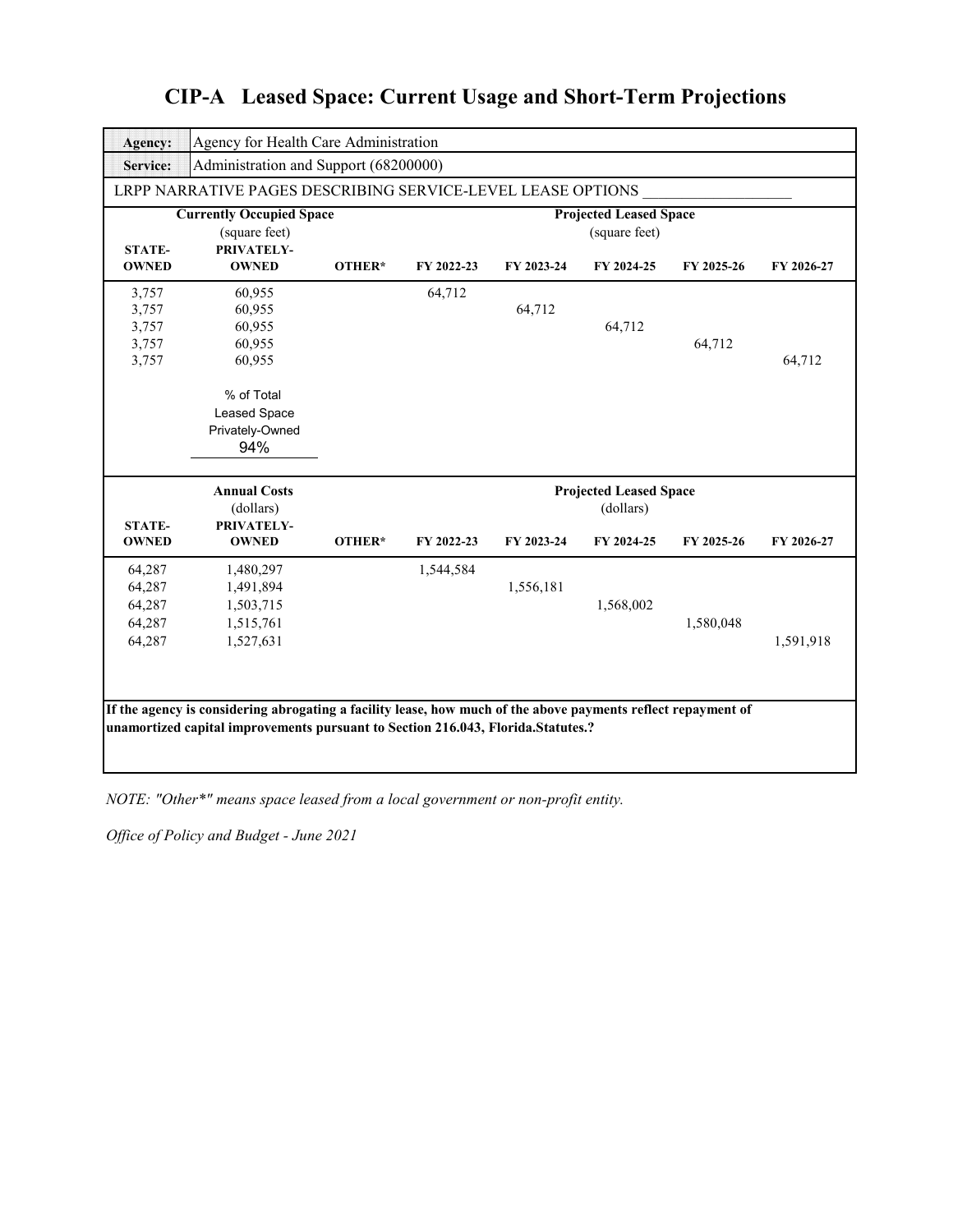| Agency:                                             | Agency for Health Care Administration                                                                                                                                                             |        |                                                |            |                                                          |            |            |  |  |
|-----------------------------------------------------|---------------------------------------------------------------------------------------------------------------------------------------------------------------------------------------------------|--------|------------------------------------------------|------------|----------------------------------------------------------|------------|------------|--|--|
| <b>Service:</b>                                     | Health Care Services (68500200)                                                                                                                                                                   |        |                                                |            |                                                          |            |            |  |  |
|                                                     | LRPP NARRATIVE PAGES DESCRIBING SERVICE-LEVEL LEASE OPTIONS                                                                                                                                       |        |                                                |            |                                                          |            |            |  |  |
| <b>STATE-</b>                                       | <b>Currently Occupied Space</b><br>(square feet)<br>PRIVATELY-                                                                                                                                    |        | <b>Projected Leased Space</b><br>(square feet) |            |                                                          |            |            |  |  |
| <b>OWNED</b>                                        | <b>OWNED</b>                                                                                                                                                                                      | OTHER* | FY 2022-23                                     | FY 2023-24 | FY 2024-25                                               | FY 2025-26 | FY 2026-27 |  |  |
| 33,494<br>33,494<br>33,494<br>33,494<br>33,494      | 116,615<br>116,615<br>116,615<br>116,615<br>116,615<br>% of Total<br><b>Leased Space</b><br>Privately-Owned<br>78%                                                                                |        | 150,109                                        | 150,109    | 150,109                                                  | 150,109    | 150,109    |  |  |
| <b>STATE-</b><br><b>OWNED</b>                       | <b>Annual Costs</b><br>(dollars)<br>PRIVATELY-<br><b>OWNED</b>                                                                                                                                    | OTHER* | FY 2022-23                                     | FY 2023-24 | <b>Projected Leased Space</b><br>(dollars)<br>FY 2024-25 | FY 2025-26 | FY 2026-27 |  |  |
| 573,073<br>573,073<br>573,073<br>573,073<br>573,073 | 3,018,990<br>3,054,962<br>3,091,792<br>3,129,504<br>3,167,495                                                                                                                                     |        | 3,592,063                                      | 3,628,035  | 3,664,865                                                | 3,702,577  | 3,740,568  |  |  |
|                                                     | If the agency is considering abrogating a facility lease, how much of the above payments reflect repayment of<br>unamortized capital improvements pursuant to Section 216.043, Florida.Statutes.? |        |                                                |            |                                                          |            |            |  |  |

*NOTE: "Other\*" means space leased from a local government or non-profit entity.*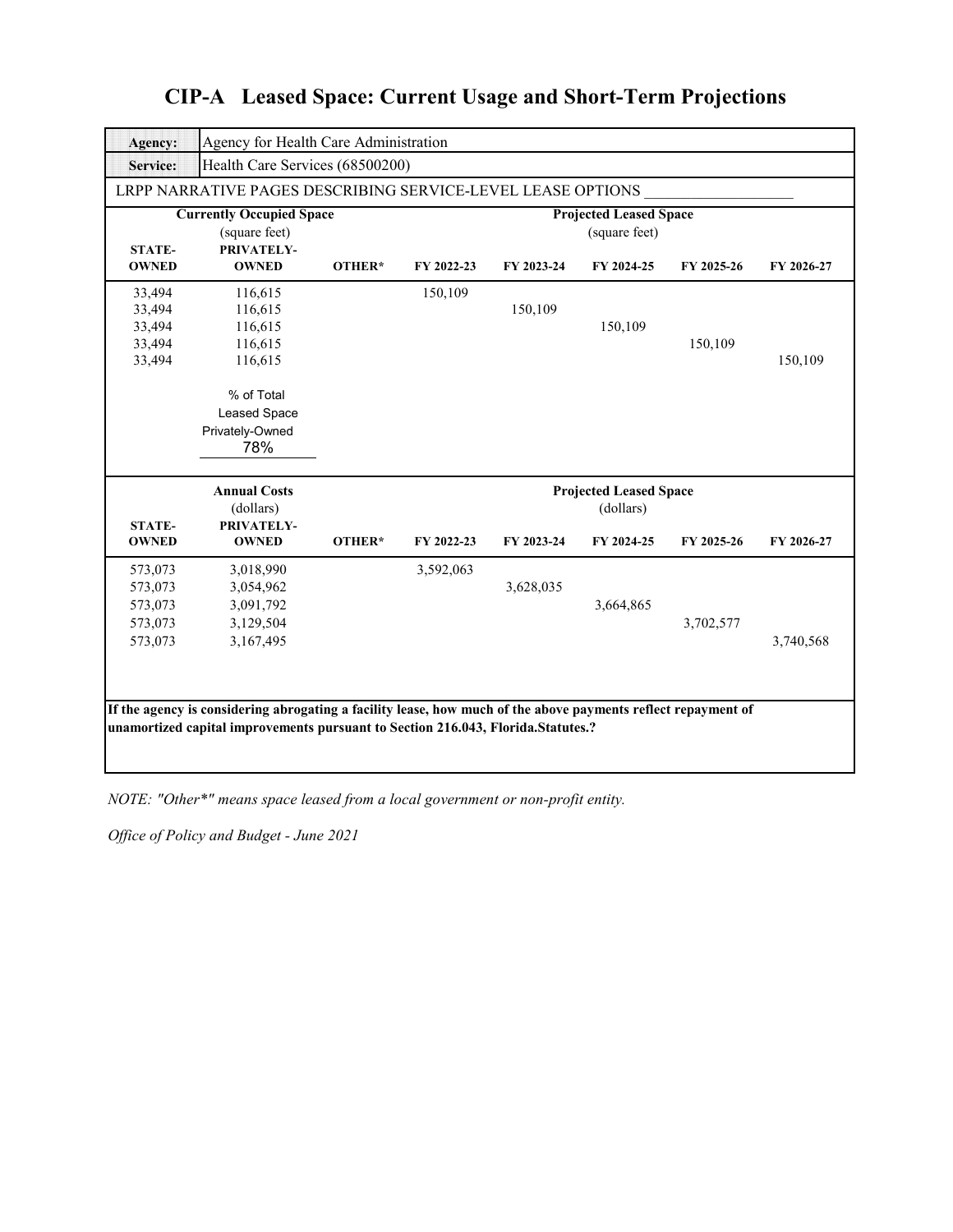| Agency:                                             | Agency for Health Care Administration                                                                       |                                                |            |            |                                                          |            |            |  |  |
|-----------------------------------------------------|-------------------------------------------------------------------------------------------------------------|------------------------------------------------|------------|------------|----------------------------------------------------------|------------|------------|--|--|
| <b>Service:</b>                                     | Health Care Regulation (68700700)                                                                           |                                                |            |            |                                                          |            |            |  |  |
|                                                     | LRPP NARRATIVE PAGES DESCRIBING SERVICE-LEVEL LEASE OPTIONS                                                 |                                                |            |            |                                                          |            |            |  |  |
| <b>STATE-</b>                                       | <b>Currently Occupied Space</b><br>(square feet)<br>PRIVATELY-                                              | <b>Projected Leased Space</b><br>(square feet) |            |            |                                                          |            |            |  |  |
| <b>OWNED</b>                                        | <b>OWNED</b>                                                                                                | OTHER*                                         | FY 2022-23 | FY 2023-24 | FY 2024-25                                               | FY 2025-26 | FY 2026-27 |  |  |
| 51,958<br>51,958<br>51,958<br>51,958<br>51,958      | 100,462<br>100,462<br>100,462<br>100,462<br>100,462<br>% of Total<br>Leased Space<br>Privately-Owned<br>66% |                                                | 152,420    | 152,420    | 152,420                                                  | 152,420    | 152,420    |  |  |
|                                                     |                                                                                                             |                                                |            |            |                                                          |            |            |  |  |
| <b>STATE-</b><br><b>OWNED</b>                       | <b>Annual Costs</b><br>(dollars)<br>PRIVATELY-<br><b>OWNED</b>                                              | OTHER*                                         | FY 2022-23 | FY 2023-24 | <b>Projected Leased Space</b><br>(dollars)<br>FY 2024-25 | FY 2025-26 | FY 2026-27 |  |  |
| 888,997<br>888,997<br>888,997<br>888,997<br>888,997 | 2,792,680<br>2,837,812<br>2,884,124<br>2,931,662<br>2,980,071                                               |                                                | 3,681,677  | 3,726,809  | 3,773,121                                                | 3,820,659  | 3,869,068  |  |  |

*NOTE: "Other\*" means space leased from a local government or non-profit entity.*